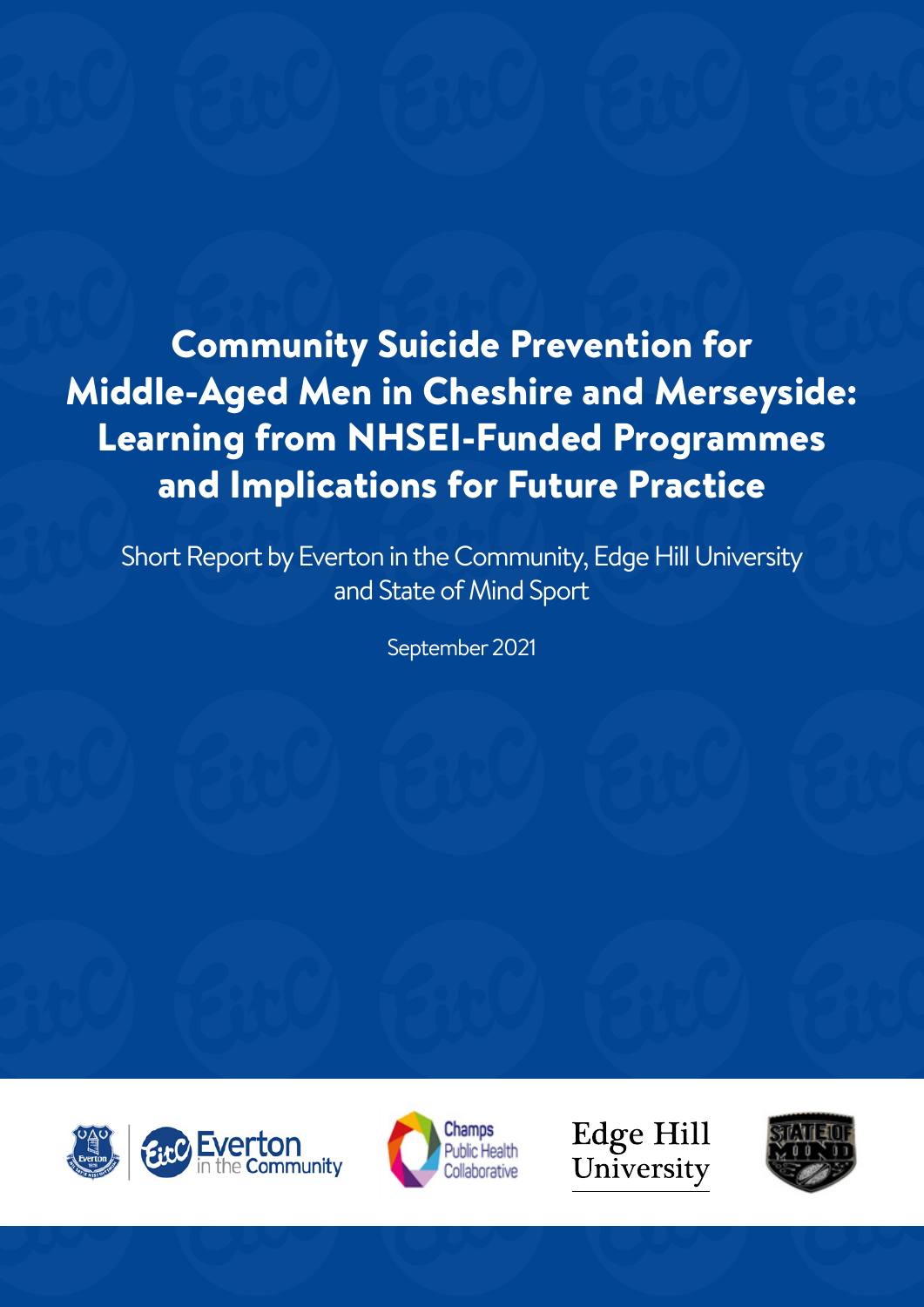

#### **Please cite this report as:**

### **Everton in the Community, Edge Hill University and State of Mind Sport (2021).**

**Community Suicide Prevention for Middle-Aged Men in Cheshire and Merseyside: Learning from NHSEI-Funded Programmes and Implications for Future Practice. Liverpool: Everton Football Club.**

#### **Contributors:**

Dr Phil Cooper, State of Mind Sport Dr Tom Duffell, Edge Hill University Ruby Fletcher, Edge Hill University Dr David Haycock, Edge Hill University Michael Salla, Everton in the Community Professor Andy Smith, Edge Hill University

### **Contact us:**

Everton in the Community, The People's Hub, Spellow Lane, Liverpool, L4 4EL

#### **Email:**

Michael.Salla@evertonfc.com

#### **Twitter:**

@EitC

### **Website:**

https://www.evertoninthecommunity.org/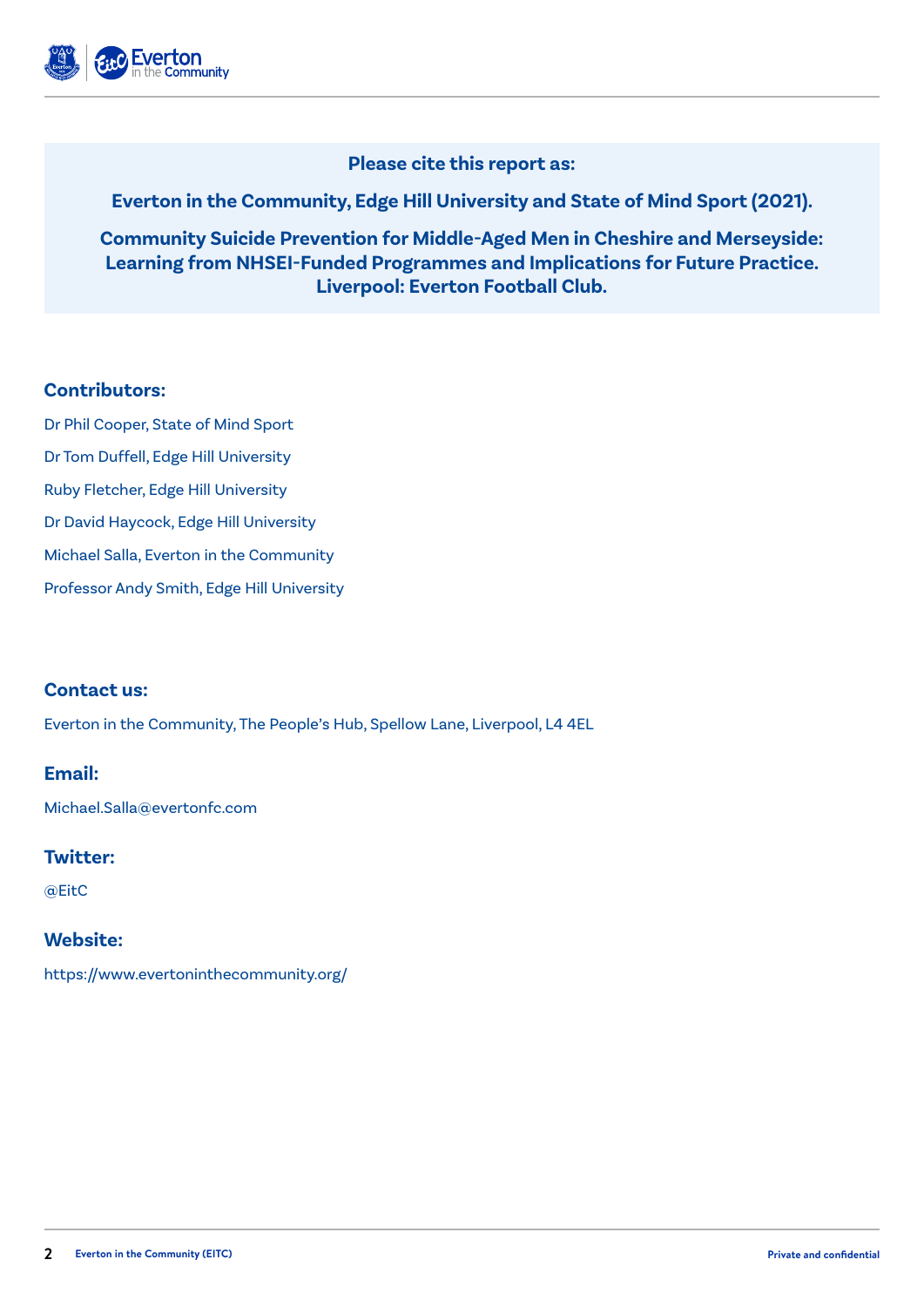

# **CONTENTS**

| <b>Executive summary</b>                                                                         | $\overline{4}$ |
|--------------------------------------------------------------------------------------------------|----------------|
| <b>Introduction</b>                                                                              | 6              |
| Scope and methods                                                                                | 6              |
| Participating projects and organisations                                                         | 7              |
| Key messages and areas of Learning                                                               | $\overline{7}$ |
| Programme design and engagement methods                                                          | 8              |
| Programme delivery methods                                                                       | 8              |
| <b>Learning from COVID-19</b>                                                                    | 9              |
| The benefits of establishing a regional network of stakeholders<br>focused on suicide prevention | 10             |
| <b>Summary</b>                                                                                   | 11             |
| Appendix                                                                                         | 13             |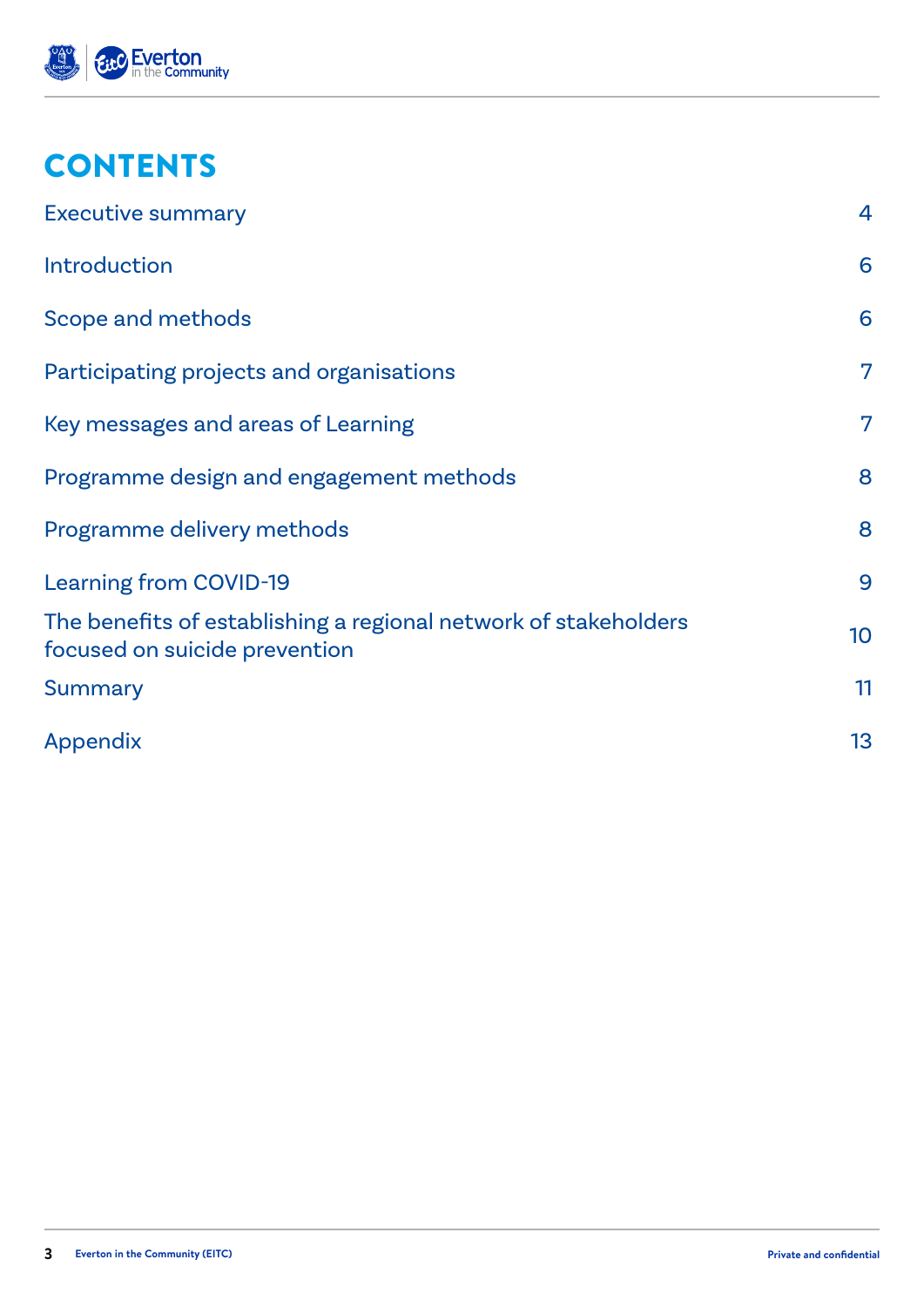

## EXECUTIVE SUMMARY

This report outlines key learning from NHSEI-funded suicide prevention projects delivered between February 2020 and June 2021 for middle-aged men (40-60-years-old) living in Cheshire and Merseyside. The purpose of the funding and projects was to prevent suicide among middle-aged men and improve their mental health and overall wellbeing. Twenty-seven community-based projects were delivered by various organisations in eight of the nine local authority areas in the region (Cheshire East, Cheshire West and Chester, Halton, Liverpool, St Helens, Sefton, Warrington, Wirral).

The projects varied in terms of the organisations and personnel involved, whether they were open to all middleaged men in the local community, or whether they were targeted at specific demographic groups (e.g. veterans, men of working age, men in businesses), or men with specific health conditions (e.g. mental illness, substance misuse). Programmes also varied in terms of their duration (e.g. one-off events, weekly sessions), scale and intensity, and in terms of the activities offered (e.g. sports and physical activities, cultural and creative activities, drama and theatre, gardening, counselling, workshops, mental health first aid).

National and local COVID-19 lockdowns had a significant impact on many of the original projects. Some were able to amend their delivery to engage and support men in suicide prevention activities (mostly online). However, most projects were prevented from starting altogether until COVID-19 restrictions were sufficiently relaxed to enable some delivery to take place during the funding period. This report therefore captures the key learning which can be taken from the suicide prevention work of project teams during a period of significant COVID-19 related disruption.

In particular, the report summarises evidence taken from three rounds of online stakeholder engagement workshops held between November 2020 and May 2021, an online expert by experience event in April 2021, and an end of project stakeholder workshop in June 2021. Overall, 18 workshops were held with all participating projects with additional one-to-one support provided, as needed, to project staff. Documentary evidence provided by projects was also reviewed where available. The report focuses on four key areas of learning:

### **Programme design and engagement methods**

Men with lived experience of poor mental health and suicidal ideation and behaviours were used by projects to engage potential participants for whom peer support was often provided by those with lived experience. This was regarded as central to the effective design of funded projects which were delivered by men for men. In some projects men preferred discussing their mental health problems and other challenges with women (often in counselling and therapy-based sessions) alongside mentoring from men. Engaging women (particularly the partners of men) in project recruitment was also deemed important since they often encouraged men to seek support for their mental health.

#### **Programme delivery methods**

Most projects were either paused or did not start at all until the lifting of most COVID-19 restrictions. For some projects online delivery of activities and support services further exposed the significant social and health inequalities identified by the impacts of COVID-19, while others continued in modified form. Experiences of digital poverty, limited access to digital technology and poor digital literacy were often significant impacts on project delivery. These experiences also impacted whether men were able to engage in the activities and were often shaped by poverty and significant social and health inequalities. This was particularly true for men who lived in supported accommodation and/or were in recovery from substance misuse. There were several reasons why men did not engage as much with projects delivered fully online during the national and local lockdowns. These included concerns about trust, who might be able to listen to mental health disclosures virtually, and a reluctance to spend more time online after doing so for work.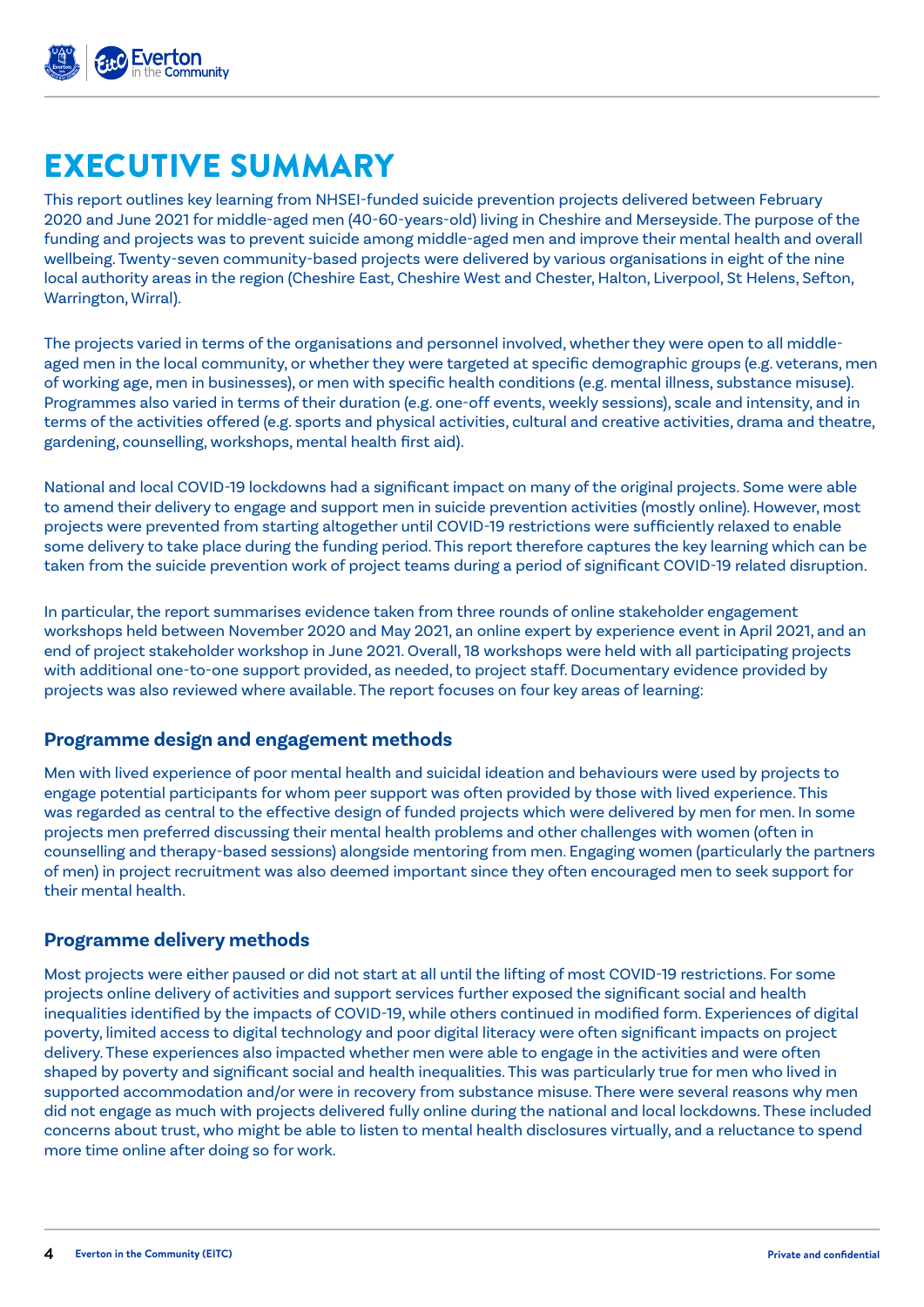

### **Learning from COVID-19**

Given the additional burdens placed on project staff to support COVID-19 cleaning protocols and physical distancing measures (often without appropriate funding), the importance of supporting the personal wellbeing and development of staff (including volunteers) delivering suicide prevention projects was frequently emphasised. Some of the unintended benefits of COVID-19 included: (i) the ability of some men to use online platforms to maintain relationships with other men and engage in support services; (ii) the benefits of hybrid (online and in-person) suicide prevention support; and (iii) the positive role played by the Police in supporting the welfare of vulnerable men.

### **The benefits of establishing a regional network of stakeholders focused on suicide prevention**

The workshops held with stakeholders and the networks which had been established within and between local authority areas were particularly beneficial in helping to prevent suicide among men. It enabled project staff to share learning and insight, identify common challenges and solutions to suicide prevention work in their local area and across the region, and raise project awareness through the No More Suicide website.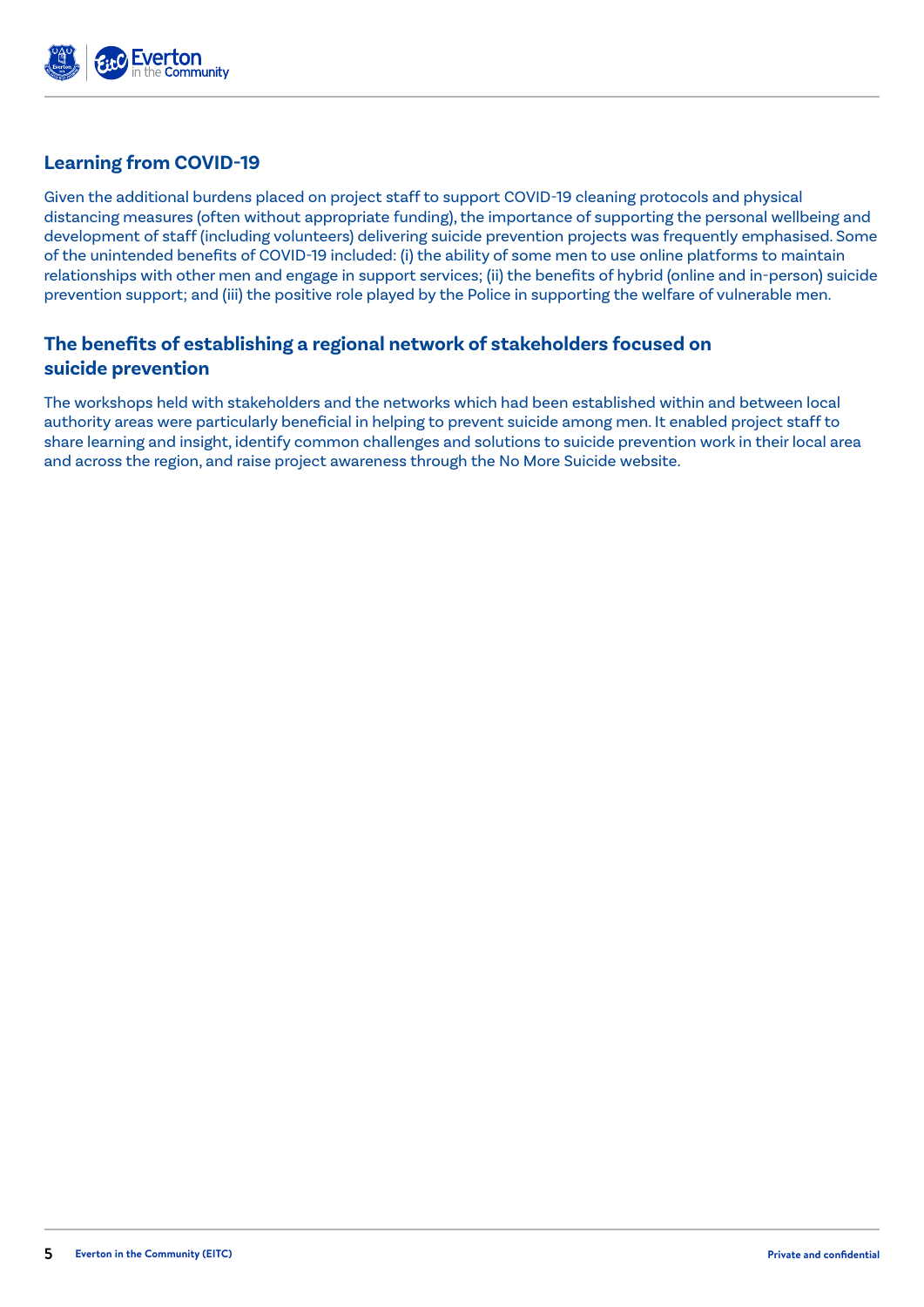

# INTRODUCTION

In October 2019, Everton in the Community (EitC, the official charity of Everton Football Club) were commissioned by Champs Public Health Collaborative to evaluate the NHSEI-funded Men's Mental Health and Suicide Prevention projects delivered in Cheshire and Merseyside. In partnership with State of Mind Sport and academic researchers at Edge Hill University, a complementary rapid evidence review which developed a set of evidence-based criteria and guidelines for implementing a men's mental health project, and which was underpinned by a needs assessment for local suicide prevention work for men, was also produced. This review has been updated to consider learning from COVID-19 on mental health and suicide prevention for men. The review should be read in conjunction with this report since it helps illustrate the contexts within which the projects reported here were conducted.

Building upon the updated rapid evidence review, this report focuses specifically on the key learning derived from suicide prevention projects intended for middle-aged men (40-60-years-old) living in Cheshire and Merseyside. The projects were originally expected to be delivered from early 2020. However, the introduction of national and local COVID-19 lockdowns delayed this, and the funded activity for most projects was paused before being re-started in late 2020 when COVID-19 restrictions were sufficiently relaxed to enable some delivery to take place. Despite the introduction of COVID-19 restrictions, some projects were able to amend their delivery to engage and support men in suicide prevention activities (mostly online) during the successive lockdowns in England.

# SCOPE AND METHODS

This report reflects on the lessons learned from all funded projects which delivered suicide prevention activities between February 2020 and June 2021. Overall, 27 community-based projects were delivered by various organisations (Appendix 1.1) in eight of the nine local authority areas in the region (Cheshire East, Cheshire West and Chester, Halton, Liverpool, St Helens, Sefton, Warrington, Wirral). The evidence underpinning the report was derived from various sources (Figure 1). Representatives of all delivery organisations were invited to take part in three rounds of online stakeholder engagement workshops held between November 2020 and May 2021, with 15 workshops held in total. These workshops focused on various issues, including: the activities being delivered by projects and how (e.g. online, in-person, or both), the mental and physical health of men, and emerging evidence on suicide patterns in local communities.

Two online expert by experience events (one for participants and one for staff) were also held in April 2021 and included presentations by the Lived Experience Network at Wirral Mind, Everton in the Community and State of Mind Sport staff. The events also included discussions with participants with lived experience of poor mental health and suicidal ideation and behaviour. Finally, an end of project stakeholder workshop

was held in June 2021 to enable participating organisations to comment on, and further shape, the emerging evidence and insight from the projects delivered during the agreed funding period. Overall, 18 workshops were held with all participating projects with additional one-to-one support provided, as needed, to project staff. As part of the workshops, all project staff were encouraged and supported to complete the Zero Suicide Alliance (ZSA) Suicide Awareness Training and use the Stay Alive mobile app to inform their project activities. Documentary evidence provided by some project teams was also reviewed and used as an additional source of evidence which underpins this report.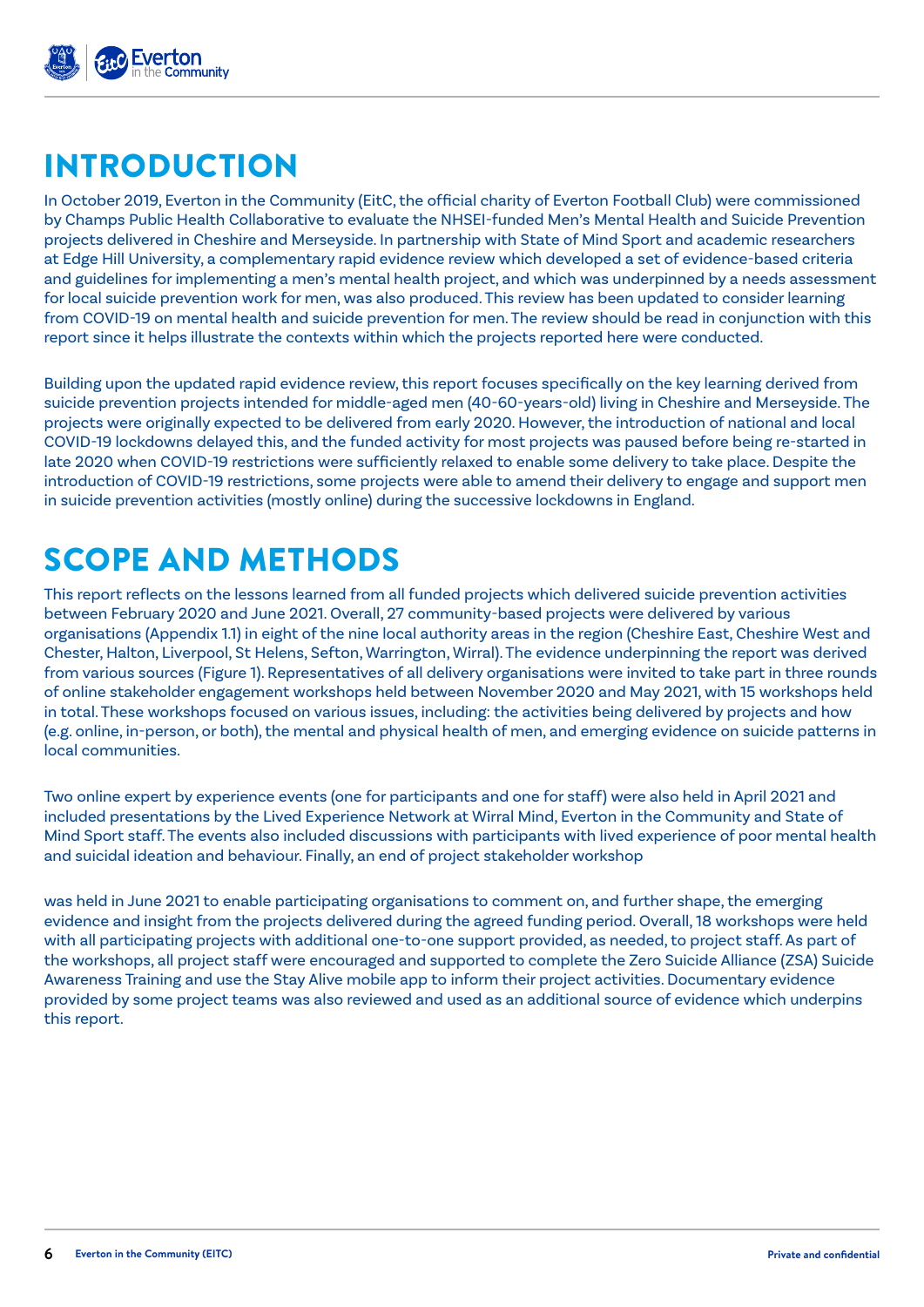

# PARTICIPATING PROJECTS AND ORGANISATIONS

The purpose of the funded projects was to prevent suicide among middle-aged men and improve their mental health and overall wellbeing. The projects varied in terms of the organisations and personnel involved, whether they were open to all middle-aged men in the local community, or whether they were targeted at specific demographic groups (e.g. veterans, men of working age, men in businesses), or men with specific health conditions (e.g. mental illness, substance misuse). Programmes also varied in terms of their duration (e.g. one-off events, weekly sessions), scale and intensity, and in terms of the activities offered (e.g. sports and physical activities, cultural and creative activities, drama and theatre, gardening, counselling, workshops, mental health first aid). A summary of the men supported by each project, the activities provided, and how, is presented in the Appendix for those organisations who engaged in the workshops and events throughout the funding period.

# KEY MESSAGES AND AREAS OF LEARNING

Based on the evidence provided by project teams during the stakeholder workshops and events, four key areas of learning were identified and are presented here to disseminate this insight to others with an interest in suicide prevention work. These areas, which are discussed in more detail below, are:

- Programme design and engagement methods
- Programme delivery methods
- Learning from COVID-19
- The benefits of establishing a regional network of stakeholders focused on suicide prevention

#### **November to December 2020**

Stakeholder engagement workshops 1 (N=6)

#### **January to March 2021**

Stakeholder engagement workshop 2 (N=6)

### **April 2021**

Expert by experience workshops (N=2)

### **May 2021**

Stakeholder engagement workshop 3 (N=3)

### **June 2021**

End of project workshop

Documentary evidence submitted

#### **Figure 1 Process of evidence generation**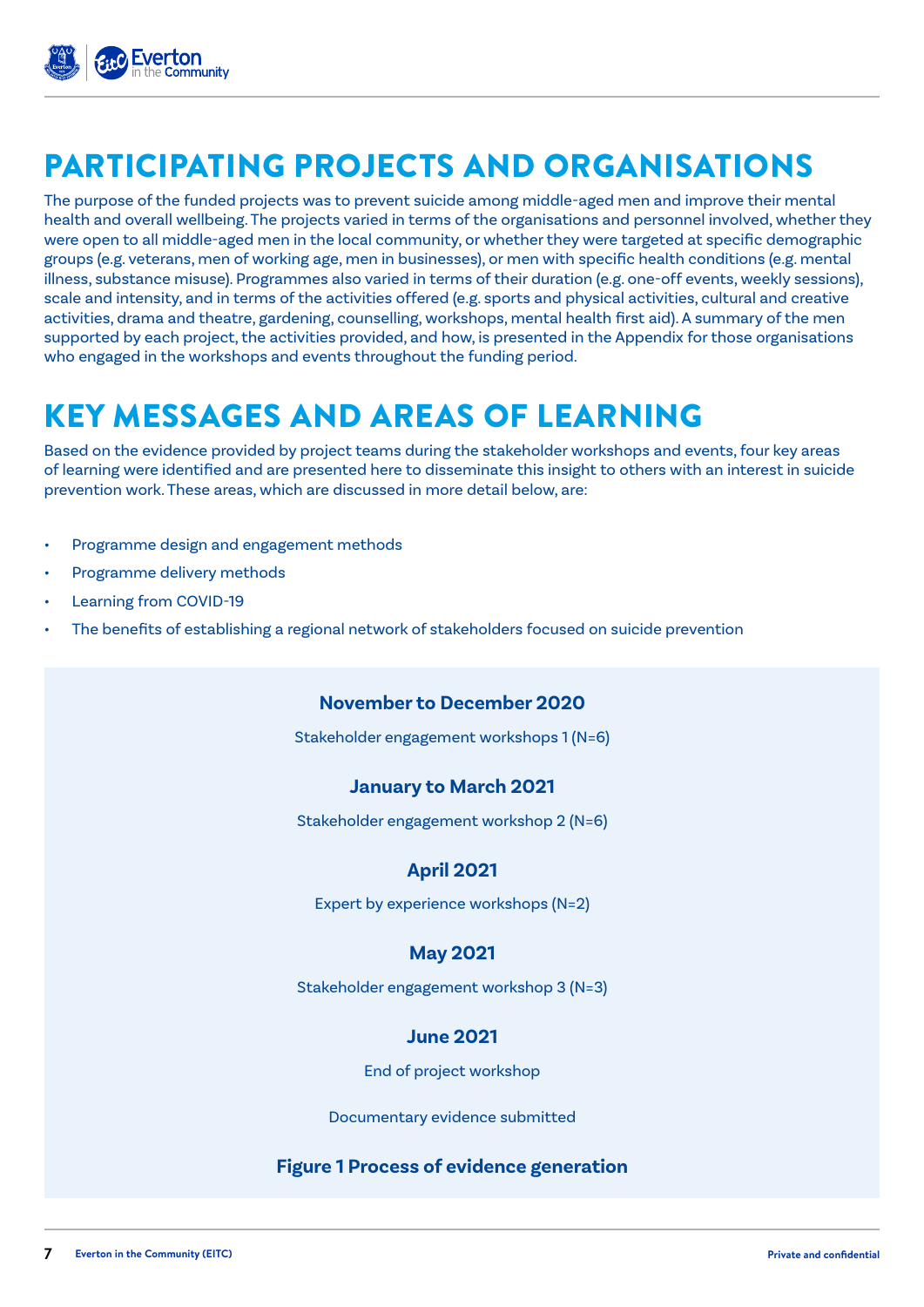

#### **1. Programme design and engagement methods**

Reflecting the key messages of other programmes, men with lived experience of poor mental health and suicidal ideation and behaviours were used to engage potential participants. The Offload project delivered in Cheshire West and Chester and St Helens, for example, was underpinned by the delivery of rugby league themed sessions delivered by former players and officials with lived experience. This mode of delivery, combined with the use of everyday language in non-clinical environments (e.g. professional sports stadia), was particularly important in engaging men.

**"Lived experience of our rugby league player presenters plays a massive part in the engagement in the programme. Men reported they feel more comfortable in a non-clinical environment and also speaking to a someone who is talking in 'normal' non-clinical language and breaking down some of the clinical terms."**

Listening to the needs and preferences of men with lived experience, and providing peer support for them, was also regarded as central to the effective design of funded projects which were delivered by men for men.

**"It was really important that men were met with men on initial engagement… we realise how many barriers that's broken down … there's something about men working with men that is so, so important … it's definitely the lived experience."**

Other projects were delivered by women and men. In these instances, this was because the insight project teams had generated from previous programmes led them to conclude that some men preferred discussing their mental health problems and other challenges with women rather than other men. In projects delivered in

Sefton and Wirral, for example, it was identified that the delivery of therapy-based sessions or counselling by women alongside mentoring from men was often an important design feature of suicide prevention programmes for men. Engaging women (particularly the partners of men) in project recruitment was also deemed important since they often encouraged men to seek support for their mental health.

**"Targeting women may also be a good engagement route for men, as for some of them it was a spouse or family member who 'pestered' them to attend at first, but now they are so glad they did."**

Enabling men to select the types of activities used to recruit participants was an important design feature of projects and perceived as a crucial pre-requisite for attracting and retaining men. The activities provided by projects were numerous and diverse. They included sport, music, photography, nature walks, gardening, workshops, mental health first aid training and counselling.

**"Anything like that, music, football, where men will already feel really passionate about who they are, very confident about their identity or their role in either their job or their interest, we aim to put our campaign in that sphere, rather than to ask men to move a long way into a mental health campaign."**

**"When asked 'What activities would you welcome being involved in alongside other men over the next 12 months?', there was a range of responses, but the most popular was around physical activity"**

#### **2. Programme delivery methods**

To varying degrees, all projects were impacted by the national and local COVID-19 related lockdowns. Some projects were able to continue by moving their activities online or contacting participants by telephone or through other creative ways. However, most projects were either paused or did not start at all until the lifting of most COVID-19 restrictions. For some projects online delivery of activities and support services further exposed the significant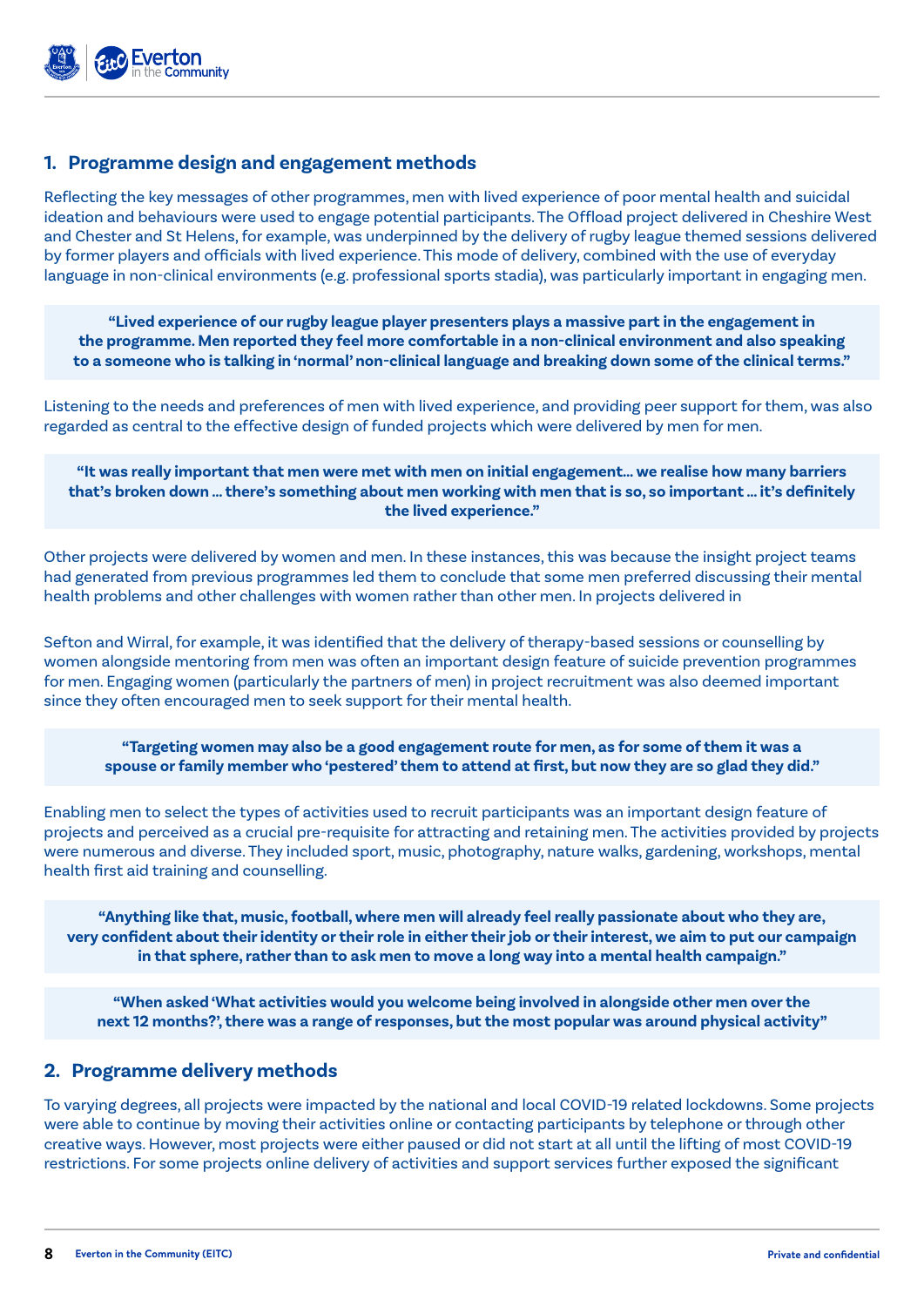

social and health inequalities identified by the impacts of COVID-19. Experiences of digital poverty, limited access to digital technology and poor digital literacy were often significant impacts on project delivery. These experiences also impacted whether men were able to engage in the activities and were often shaped by poverty and significant social and health inequalities. This was the experience of participants in the JourneyMen project who had difficulty contacting the organisation for mental health support because they had insufficient mobile credit. Men who lived in supported accommodation and/or were in recovery from substance misuse also often had no broadband access in their shared accommodation.

**"We work in quite a disadvantaged area, so we found it (digital exclusion) right across the board and right across the ages, particularly in our Men's Mental Health programme."**

#### **'We've noticed numerous barriers to digital inclusion…having an actual device, knowledge of how to use a device and also having funds to pay £20 a month for broadband'**

The impact of COVID-19 on the availability and reduced capacity of public transport appeared to further isolate those men who were reliant on the use of public transport (particularly buses) to engage in projects and mental health services.

#### **"We deliver our sessions at locations which are on public transport routes but during Covid this hasn't always mattered. Many of our participants couldn't get to the sessions because public transport was often cancelled due to staff sickness".**

There were several other reasons why men did not engage as much with projects delivered fully online during the national and local lockdowns. These included concerns about trust, who might be able to listen to mental health disclosures virtually, and a reluctance to spend more time online after doing so for work.

Perhaps unsurprisingly, given the challenges of online mental health support and suicide prevention activity, many projects were delivered more easily as COVID-19 restrictions were gradually lifted. This was a view shared by the Mersey Forest project which involved men engaging in photography whilst walking. The project leader explained that: "If you are starting from scratch it is very, very hard to engage people virtually from a starting point". Other projects found that "they [men] insist that face to face [delivery] is the best way for them to maintain good mental health … there were struggles to keep the group meeting consistent with the pandemic but with this funding we've been able to do so better than we thought we could". Some projects also reported that the virtual programmes they provided had empowered men to keep their conversations about mental health and peer support going outside of the programme, especially when services were restricted or stopped altogether because of COVID-19.

For one project, The 12th Man, the delivery of their mental health first aid training virtually had not had a negative impact on the engagement of men. Rather, it positively engaged more men and more diverse groups of men than in-person delivery. It also proved to be a more cost-effective way of supporting men and helped engage them in conversations about their mental health.

**"It's (virtual programme delivery) so much better value for money…the pandemic has been helpful in some respects because it's given people some time and focused people's attention on mental health."**

### **3. Learning from COVID-19**

A central theme of discussions with project staff revolved around the key learning and unintended benefits of COVID-19 for the delivery of male suicide prevention projects. Particular emphasis was placed on the importance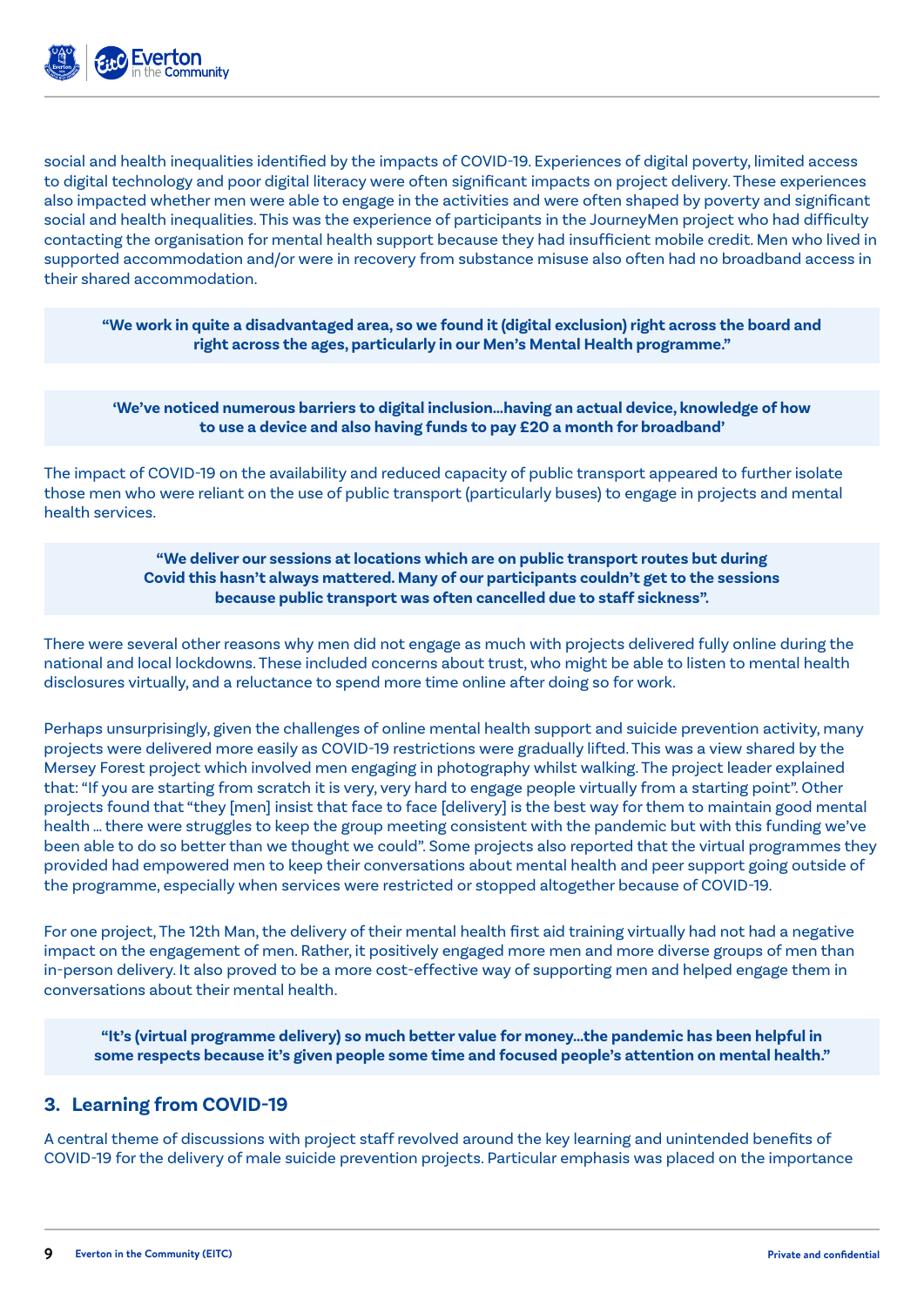

of supporting the personal wellbeing and development of staff and volunteers who delivered suicide prevention projects, and how this needs to be embedded into future activity.

#### **"The biggest thing we have learnt, and we will be keeping in place, is investing staff and volunteer training, support and weekly team meetings because we are all going through it too."**

As well as providing usual mental health services, project staff were frequently required to undertake duties outside of their normal role given the increased responsibilities organisations had to support COVID-19 cleaning protocols and physical distancing measures, often in the absence of appropriate funding. This often had a negative impact on staff wellbeing but was necessary to support the continued provision of services.

#### **"People forget that our staff were going through COVID-19 as well and this was important for us to acknowledge as some are quite burnt out. Many had to perform additional cleaning duties and complete additional jobs to ensure we could continue delivering services."**

Among the other unintended benefits of providing projects and services during COVID-19 was the use (for those who were able to do so) of digital platforms, particularly social media, as supportive tools to maintain social interaction and reduce feelings of social isolation and loneliness. Online platforms were also used as a new way of projects signposting participants to other mental health activities and services.

#### **"Individuals who were able to access digital platforms really benefitted from the conversations that were happening, particularly on Twitter posts, but also as a signposting tool."**

The development of hybrid (in-person and virtual) ways of working was also felt to be an effective way of working in the future when provided in the right settings, for the right reasons, and with the right support and resources for pre-existing groups of men who prefer this means of delivery.

#### **"A virtual offer through workplaces, or a group that already know each other or already have a link, will continue."**

A final area identified by projects was the support they received from other services during the COVID-19 lockdowns. The Police and law enforcement agencies were particularly identified as placing even greater emphasis on the health and welfare of people in local communities. They were used by some projects as a resource to check on the welfare of men who were of concern to project and service staff, and it was hoped that this support would continue in the future.

**"Throughout lockdown periods the police have been vital as they have been one of the only services that has been able to go to something which has caused us real concern and provide a welfare check which we hope they continue with in the future."** 

### **4. The benefits of establishing a regional network of stakeholders focused on suicide prevention**

Many of the participating organisations felt that the workshops held with stakeholders and the networks which had been established within and between local authority areas were particularly beneficial in helping to prevent suicide among men. The networks enabled project staff to share best practice and reflect upon experiences of participant recruitment. It also allowed organisations to share learning about effective programme delivery and resources to prevent suicide in their local communities and across Cheshire and Merseyside.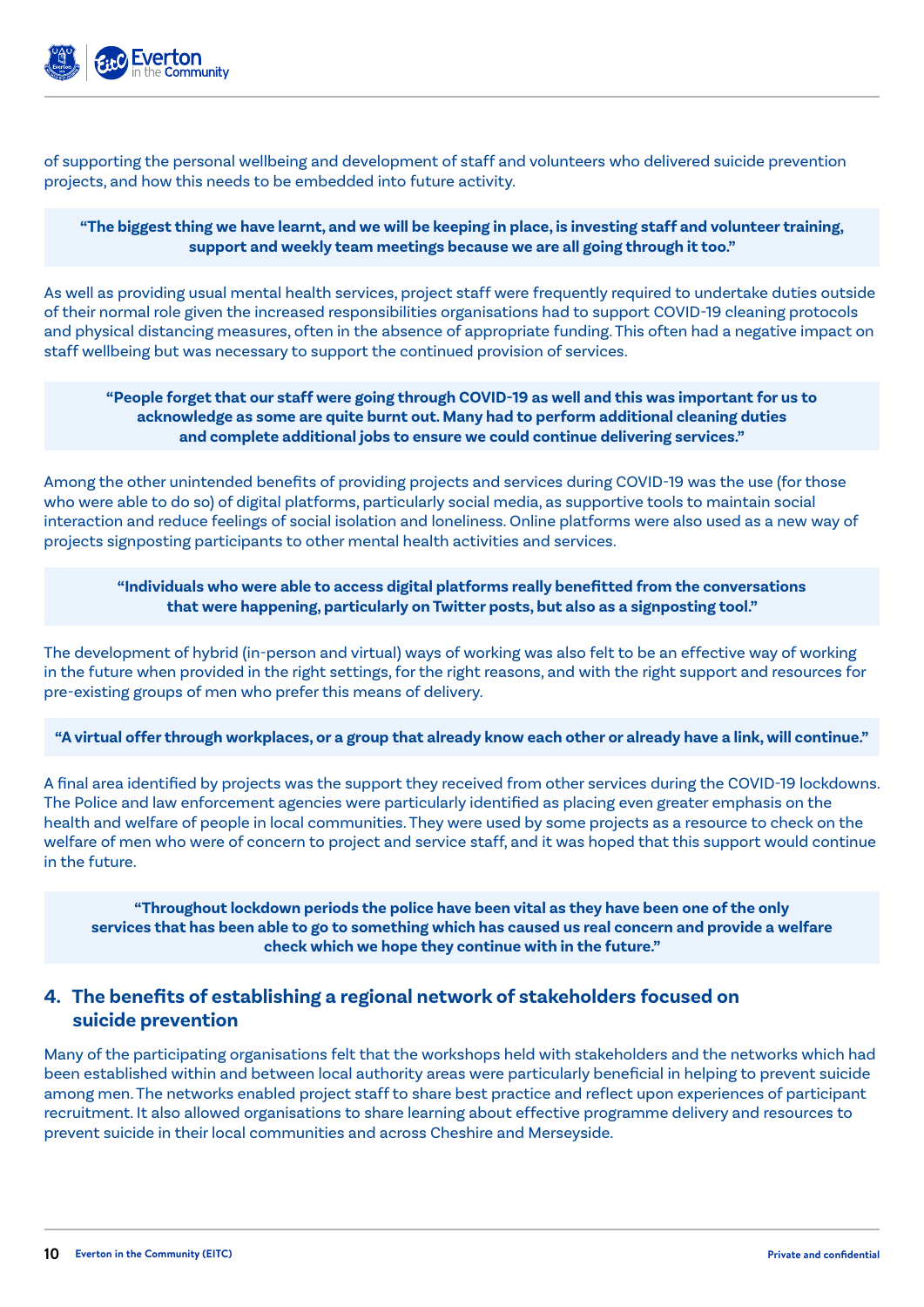

#### **"This type of group [the network] allows us to share best practice and learn from others in public health to inform our programmes."**

The virtual networking opportunities afforded by the approach taken to the funded activities also allowed organisations from across different sectors to work together, particularly in the sport and health sectors, in mutually beneficial ways. This was particularly true in relation to developing engaging ways of recruiting men to programmes.

**"It is interesting to see what learning comes out from this type of group and can inform subsequent programmes, particularly when using sport to recruit populations who haven't engaged previously."**

It also enabled project staff to identify emerging issues in their local areas, particularly in relation to the insight derived from real time surveillance data on suicide during COVID-19. Particularly important was the incidence of suicide among women, the close relationship between self-harm and suicide, and emerging patterns in suicide method. Since this had not previously been discussed by representatives from areas across the region, but was seen as beneficial, the sustainability of the network to share such insight and develop targeted suicide prevention activity was deemed important for the future.

The network also enabled all projects to contribute to the men's mental health section of the recently re-launched No More Suicide website [\(https://no-more.co.uk/\)](https://no-more.co.uk/) hosted by Champs Public Health Collaborative (Appendix 1.2). The website was perceived as a useful way of referring prospective participants to existing services and programmes, and in raising awareness and sharing learning with other programmes and external partners.

# **SUMMARY**

In this report we have summarised briefly the specific learning which was derived from the delivery of NHSEI-funded suicide prevention projects in Cheshire and Merseyside. The following identifies some of the other key messages which are relevant to future local investments in men's mental health projects:

### **For projects:**

- The preferred staffing of programmes, including by volunteers and peer mentors/supporters, should be discussed with men during the design, delivery and evaluation of programmes.
- Embedding learning and insight from men with lived experience into all elements of programmes is important for intended participants.
- The provision of hybrid or blended (in-person and online) delivery methods should be considered, with appropriate support provided to men transitioning back to in-person sessions. Alternative methods and support should be provided to men experiencing digital poverty and those who have limited access to digital technology and have poor digital literacy.
- Relevant targeted communication strategies should be adopted to engage men, with social media and other online promotion being provided alongside more traditional methods for those unable to access newer technologies.
- Informing and encouraging partners, families, and friends to motivate men to engage in appropriate mental health services and programmes is one effective way of recruiting men.

#### **For local areas:**

• Previous practice of supporting place-based, community-centred, approaches to the delivery of targeted mental health programmes for men should be expanded and embedded into the development of local Integrated Care Systems.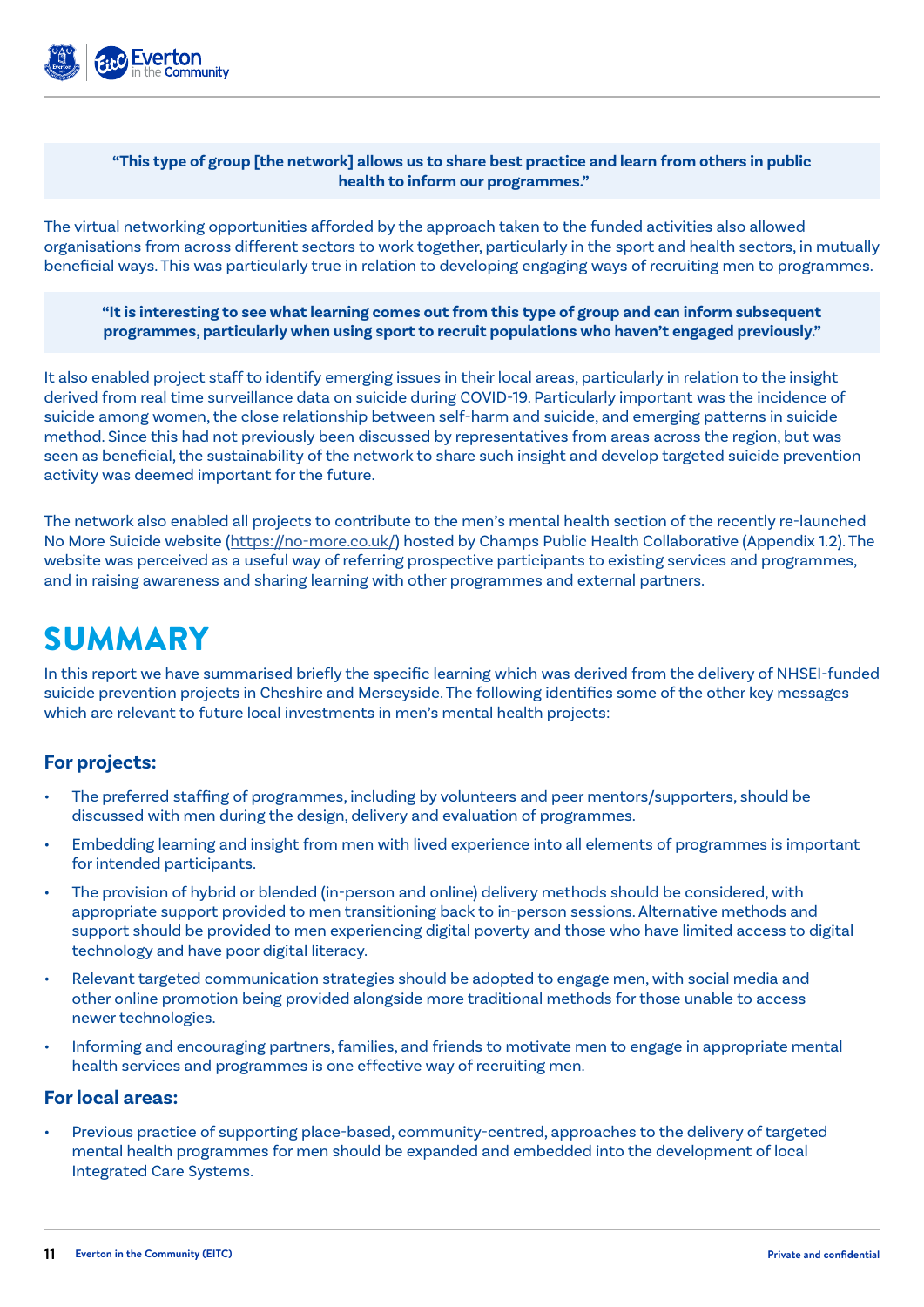

- Using local investment to respond to the mental health needs of men in communities, based on local needs assessments, can represent good value for money and be an important mechanism in improving mental health and in the prevention, treatment and recovery from mental illness.
- Programmes should connect to the newly-formed network of organisations which developed out of this evaluation and other local support systems to share learning, insight and resources.

#### **For sub-regional organisations:**

- Further developing place-based, community-centred, approaches to the delivery of targeted mental health programmes for men should be considered as part of the development of local Integrated Care Systems.
- Investments in small-scale projects with limited funding, staffing and expertise in monitoring and evaluation might compromise the organisation's ability to engage, as expected, in planned evaluation and learning activities. This needs to be considered against the provision of a small number of universally delivered programmes where measures of impact and outcome production could be more robustly evaluated by the host organisation(s) or external bodies.
- Organisations may wish to connect to the newly-formed network of organisations which developed out of this evaluation and other local support systems to share learning, insight and resources.

### **For EitC, Edge Hill University and State of Mind Sport:**

- The newly-formed network of organisations which developed out of this evaluation will be an important mechanism through which to engage in subsequent work and disseminate learning.
- Emerging insight from the participating organisations has enabled us to identify new priority areas of work, including work which will be supported by doctoral and postgraduate research into self-harm and suicide prevention among women, mental health of veterans and suicide prevention for men in Cheshire and Merseyside.
- Our learning from sport and mental health programmes for men in Cheshire and Liverpool has been enriched by supporting colleagues working in related fields. We shall endeavour to develop this further via the networks created by this evaluation work.
- EitC's new capital project, The People's Place (a mental health hub), is well placed to support the network with being a physical and virtual headquarters for mental health support.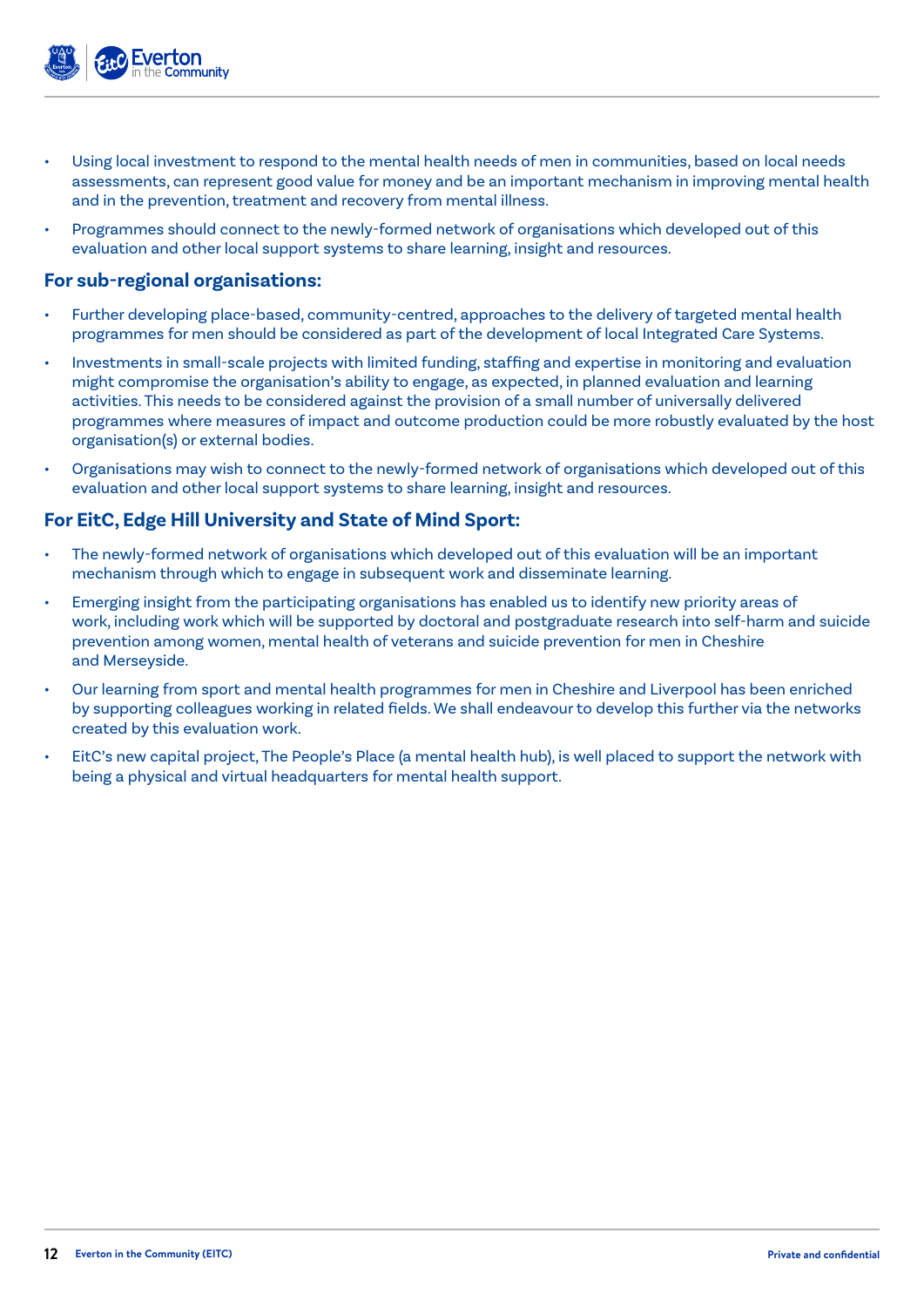

# APPENDIX

## **1.1 Participating projects**

| <b>Project</b>                                                                                                      | <b>Target group</b>      | <b>Activity</b>                                                                                                                 | <b>Delivery method</b>                        |  |
|---------------------------------------------------------------------------------------------------------------------|--------------------------|---------------------------------------------------------------------------------------------------------------------------------|-----------------------------------------------|--|
| <b>Cheshire East</b>                                                                                                |                          |                                                                                                                                 |                                               |  |
| 12th Man Campaign by<br><b>Outsiders Community</b><br><b>Consultants</b>                                            | <b>Businesses</b>        | <b>Mental Health First Aid training</b>                                                                                         | Online                                        |  |
| <b>Liverpool</b>                                                                                                    |                          |                                                                                                                                 |                                               |  |
| <b>AF&amp;V Launchpad</b>                                                                                           | <b>Military veterans</b> | <b>Creative Activities</b>                                                                                                      | In person                                     |  |
| <b>BNENC's Kick Start to Health</b><br><b>Programme</b>                                                             | Local men                | Various including fishing, cycling,<br>walking, circuit training                                                                | In person                                     |  |
| <b>Shadow Wind</b>                                                                                                  | Local men                | Maritime (theory and practical<br>sailing)                                                                                      | In person                                     |  |
| Sláinte Le Chéile: Health<br><b>Together (SLC) - Green Hearts</b><br>& Minds (GHM)<br><b>Liverpool Irish Centre</b> | Local men                | Various including wellbeing<br>workshops, park runs, Gaelic football<br>and Yoga                                                | In person                                     |  |
| <b>Real Talk in the community</b>                                                                                   | Local men                | Theatre and drama                                                                                                               | In person                                     |  |
| <b>Liverpool to Hull with Love</b><br><b>Peloton (Liverpool) Ltd</b>                                                | Local men                | <b>Cycling</b>                                                                                                                  | In person                                     |  |
| <b>Bee Inspired (Buzzin') PSS</b><br><b>Wellbeing Centres</b>                                                       | Local men                | <b>Bee keeping</b>                                                                                                              | In person, outdoors                           |  |
| <b>Better Men the Brink Cafe CIC</b>                                                                                | Local men                | Various including counselling,<br>mediation, Mental Health First Aid<br>training, sport and creative sessions,<br>walking group | In person                                     |  |
| <b>Wirral</b>                                                                                                       |                          |                                                                                                                                 |                                               |  |
| <b>JourneyMEN</b>                                                                                                   | Local men                | Various including gardening, walk and<br>talk, boating trips, fishing, quizzes                                                  | In person, outdoors,<br>online (quizzes etc.) |  |
| <b>Bee Wirral</b>                                                                                                   | Local men                | Allotment sessions, wellbeing<br>walks, drama and music, woodwork<br>sessions.                                                  | In person                                     |  |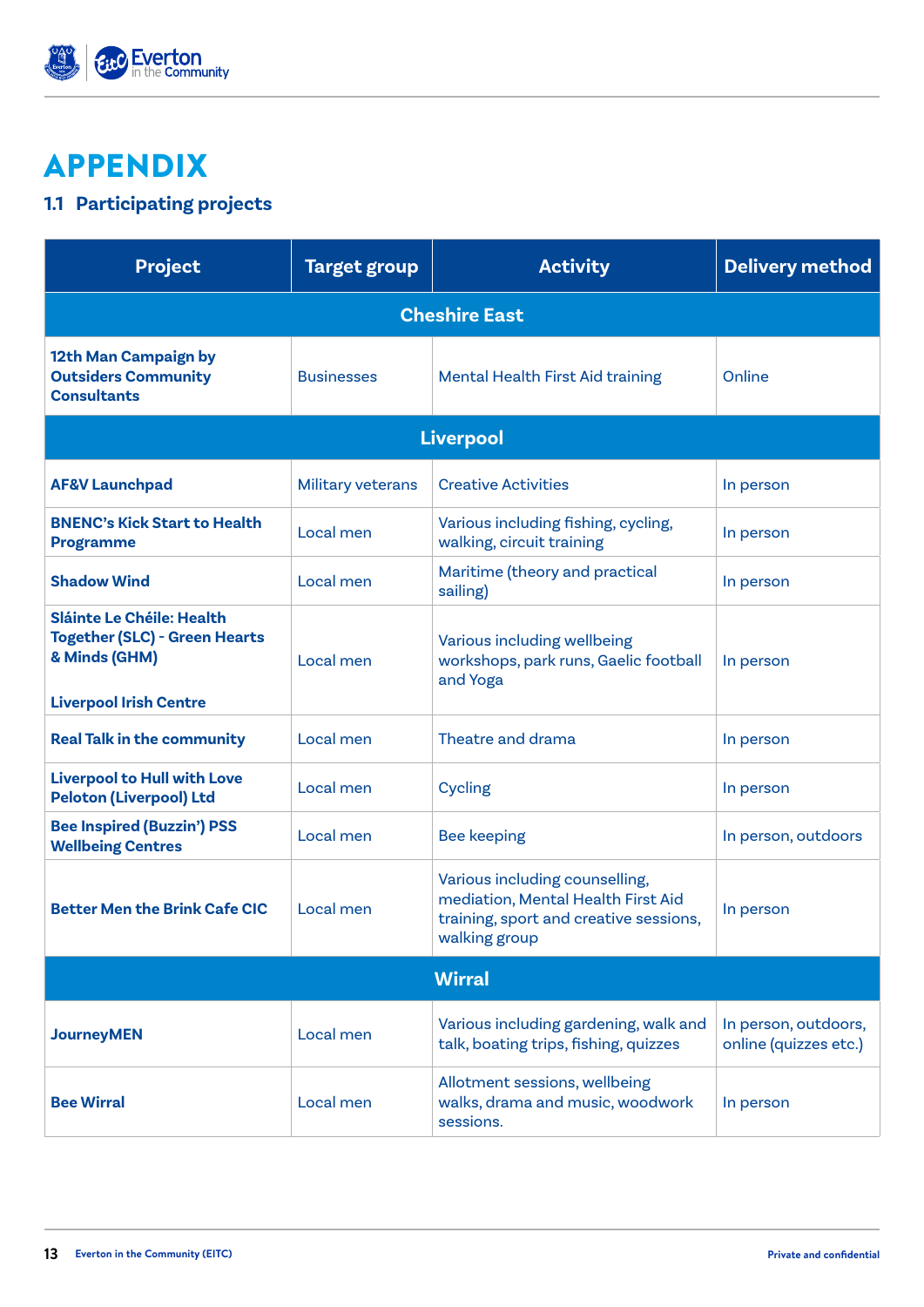

| <b>Project</b>                                                | <b>Target group</b>     | <b>Activity</b>                                                                                                                                                               | <b>Delivery method</b>     |
|---------------------------------------------------------------|-------------------------|-------------------------------------------------------------------------------------------------------------------------------------------------------------------------------|----------------------------|
| <b>Sefton</b>                                                 |                         |                                                                                                                                                                               |                            |
| <b>Reach Men's Centre</b>                                     | Local men               | Counselling                                                                                                                                                                   | <b>Primarily telephone</b> |
| <b>Sefton CVS</b>                                             | <b>Businesses</b>       | Working with businesses and<br>employers - mental health and<br>wellbeing awareness and mental<br>health training                                                             | In person                  |
| <b>Veterans in Sefton</b>                                     | <b>Veterans</b>         | Offering holistic mental health plans                                                                                                                                         | In person                  |
| <b>Men's Development Work</b>                                 | Men of a<br>working age | Various including workplace mental<br>health awareness sessions in local<br>businesses, research wellbeing and<br>suicide prevention                                          | In person                  |
| Warrington                                                    |                         |                                                                                                                                                                               |                            |
| <b>MoveMent</b>                                               | Local men               | Various including physical (e.g.<br>walking rugy, boxercise, cycling),<br>creative, and social activities,<br>Mental Health First Aid training,<br>virtual support activities | In person and online       |
| <b>Enjoy Football</b>                                         | Local men               | Football                                                                                                                                                                      | In person                  |
| <b>Halton</b>                                                 |                         |                                                                                                                                                                               |                            |
| <b>Time to Change</b>                                         | Local men               | VTime to Change campaign                                                                                                                                                      | Online                     |
| <b>Development of Resources for</b><br><b>Middle aged Men</b> | Local men               | Lived experience videos released<br>and promoted through social media                                                                                                         | Online                     |
| <b>Cheshire West &amp; Chester</b>                            |                         |                                                                                                                                                                               |                            |
| <b>Mersey Forest</b>                                          | Local men               | Photographic walks                                                                                                                                                            | In person, outdoors        |
| <b>Offload</b>                                                | Local men               | Sport (particularly rugby league<br>themed) workshops delivered in<br>sporting settings and workplaces                                                                        | In person and online       |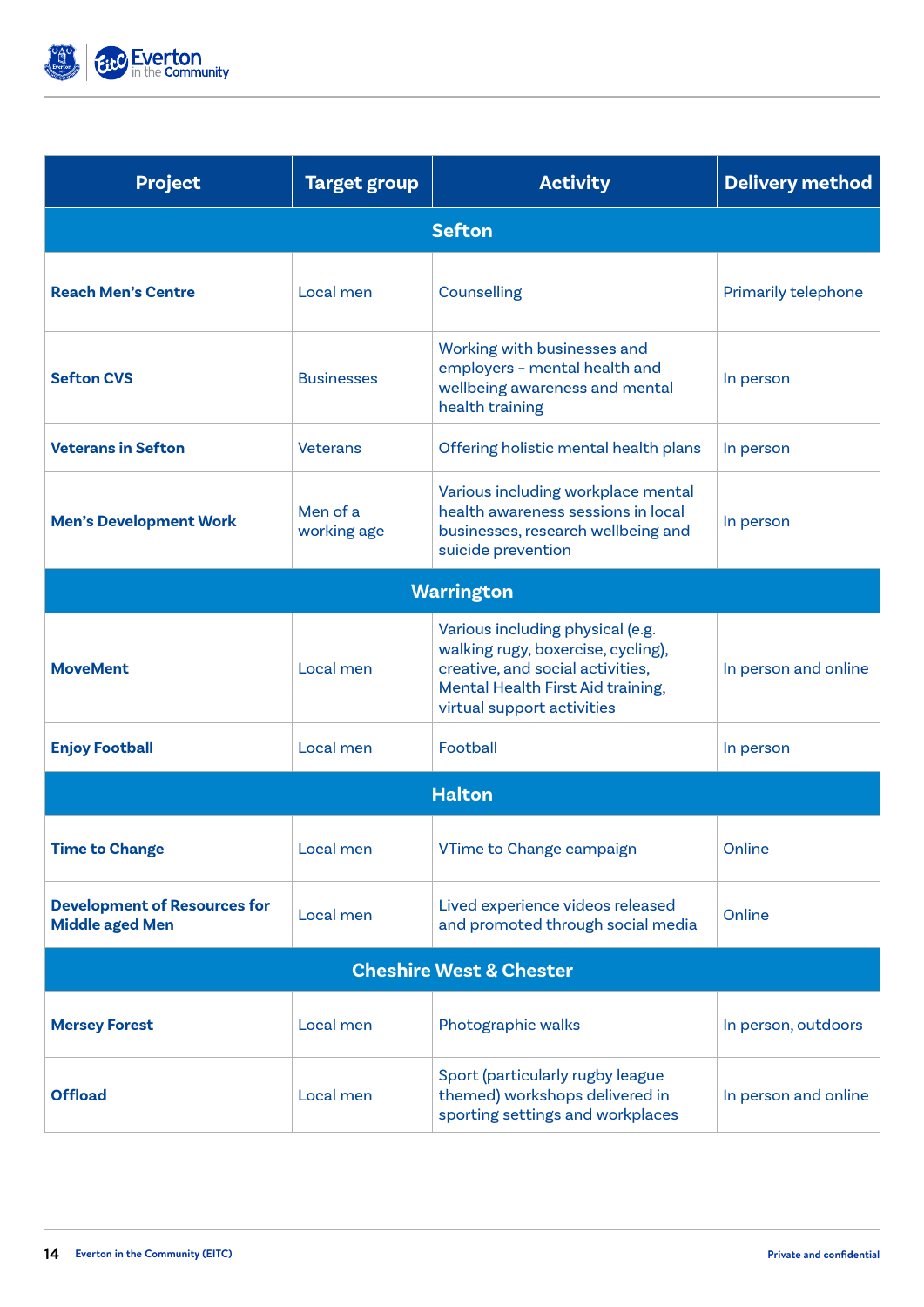

| <b>Project</b>                                                         | <b>Target group</b>                       | <b>Activity</b>                                                                                                                        | <b>Delivery method</b> |
|------------------------------------------------------------------------|-------------------------------------------|----------------------------------------------------------------------------------------------------------------------------------------|------------------------|
| <b>St Helens</b>                                                       |                                           |                                                                                                                                        |                        |
| <b>Clear Futures Communities</b>                                       | Local men,<br>also vulnerable<br>families | Workshops in homeless hubs and<br>community projects, addiction<br>support and recovery and lifestyle<br>management, online coaching   | Online                 |
| <b>Offload &amp; Saints Community</b><br><b>Development Foundation</b> | Local men                                 | Sport (particularly rugby league<br>themed) workshops focused on<br>mental fitness delivered in sporting<br>settings and workplaces    | In person and online   |
| <b>Maximum Edge</b>                                                    | Local men                                 | Workshops, one to one coaching,<br>remote support, podcasts and online<br>resources                                                    | In person and online   |
| <b>St Helen's MIND</b>                                                 | Local men                                 | Group sessions including quizzes, fun<br>activities (including outdoor treasure<br>hunts) and peer support focused on<br>mental health | In person              |
| <b>UC Crew</b>                                                         | Local men                                 | Fitness, dance and arts sessions,<br>virtual peer support and befriending<br>activities, DJ sessions for local DJs                     | In person and online   |
| <b>No Duff</b>                                                         | <b>Veterans</b>                           | Fitness sessions, gardening and<br>wellbeing programmes supported by<br>therapy-based activities as needed                             | Online/telephone       |